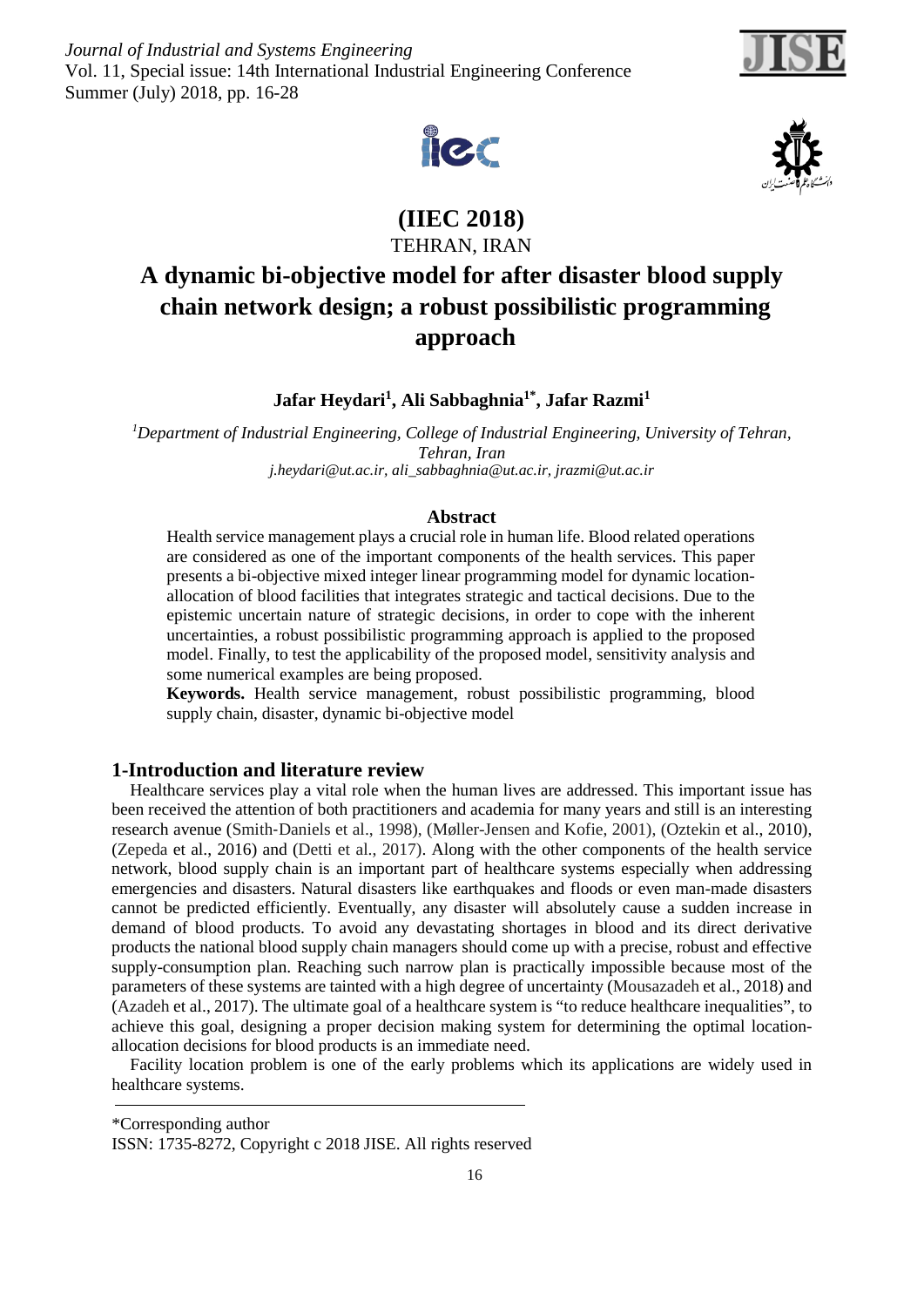Location-allocation problem is a classical extension of facility location problem which locates a set of new facilities regarding minimum transportation costs and determines an optimal number of facilities to be placed in a specific area in order to satisfy the demand (Azarmand and Neishabouri, 2009).

Location-allocation problem have been investigated thoroughly in several healthcare studies, interested readers can refer to Ahmadi-Javid et al. (2017) for more details.

Blood distribution problems are categorized into three hierarchical levels; single hospitals (Heddle et al., 2009), regional blood centers (Gregor et al., 1982) and (Berzigotti and Bosch, 2016) and supply chain level (Fahimnia et al., 2017) and (Beliën and Forcé, 2012)). Some researchers have studied all these levels, while others have focused only on one level.

Generally, there are three specific time horizon for planning relief activities in case of emergencies: before, during and after a disaster. Here, we study the after disaster time interval. Remember that the post-disaster period is comparatively short and yet the most important window in saving the victims. In order to address this gap this study mainly focuses on this specific period and a short-term planning model with uncertainty considerations is proposed.

In contrast with traditional and common objectives in the business world, relief supply chains mostly focus on objectives related to human life. Cost-based objective functions usually are in conflict with service level and satisfaction degree based objectives. In this study the main objective is to be as responsive as possible in life saving and yet to be efficient at the same time.

Blood is one of the most important items in after disaster relief procedure and this paper proposes a multi-period, multi-objective optimization model with a robust possibilistic approach to handle the problem dynamics, trade-offs and uncertainties. The proposed multi-objective disaster relief logistics model is formulated as a mixed-integer, programming location-allocation model using a robust and minimax approach to obtain a more equitable, robust and reliable distribution plan of blood.

There aren't adequate studies addressing the after disaster relief programs from the perspective of blood supply chain management. Here studies on both blood supply chain management and after disaster relief programming efforts along with the studies directly addressing the after disaster relief programming in the blood supply chain are investigated. On the other hand, relevant literature on location-allocation problem in healthcare and blood supply chain network design should be investigated to point out the gap. A comprehensive survey on applications of operational research in healthcare services is presented in Rais and Viana (2011).

As the investigations on relevant literature reveals, the epistemic uncertainty of input parameters in blood supply chain problem has been underrated and there are not adequate mathematical models. Considering in real-life after disaster relief programs, all of the parameters are highly tainted with uncertainty and ambiguity. For that reason, neglecting the vague nature of input parameters may lead to a tragedy and expose the managers to high risks. To fill out this gap, a novel dynamic multi-objective mathematical programming model based on robust possibilistic programming approach is proposed for location-allocation decisions for an after disaster relief plan.

The remainder of the paper is organized as follows. Section 2 focuses on the problem definition and model assumptions, parameters and model formulations. Next is introducing the procedure in which the multi-objective model is reduced into a single objective one. Section 4 is the implementation and evaluation of the proposed model. At last, in the final section of the paper conclusions and future research directions are formulated.

#### **2-Problem description and formulation**

Here, a multi-period bi-objective model for after disaster blood supply chain management is proposed. In this problem, the donators serve as the supply points whether donating blood directly to a main blood facility known as blood storage and processing center (MBF) or to a temporary blood collecting facility (TBF). Collected blood in each TBF must be delivered to the storage and processing center for preserving and further use. A scheme of events in this chain is illustrated in figure 1. To increase the blood donators' coverage, a TBF can possibly move to another location at the end of each period.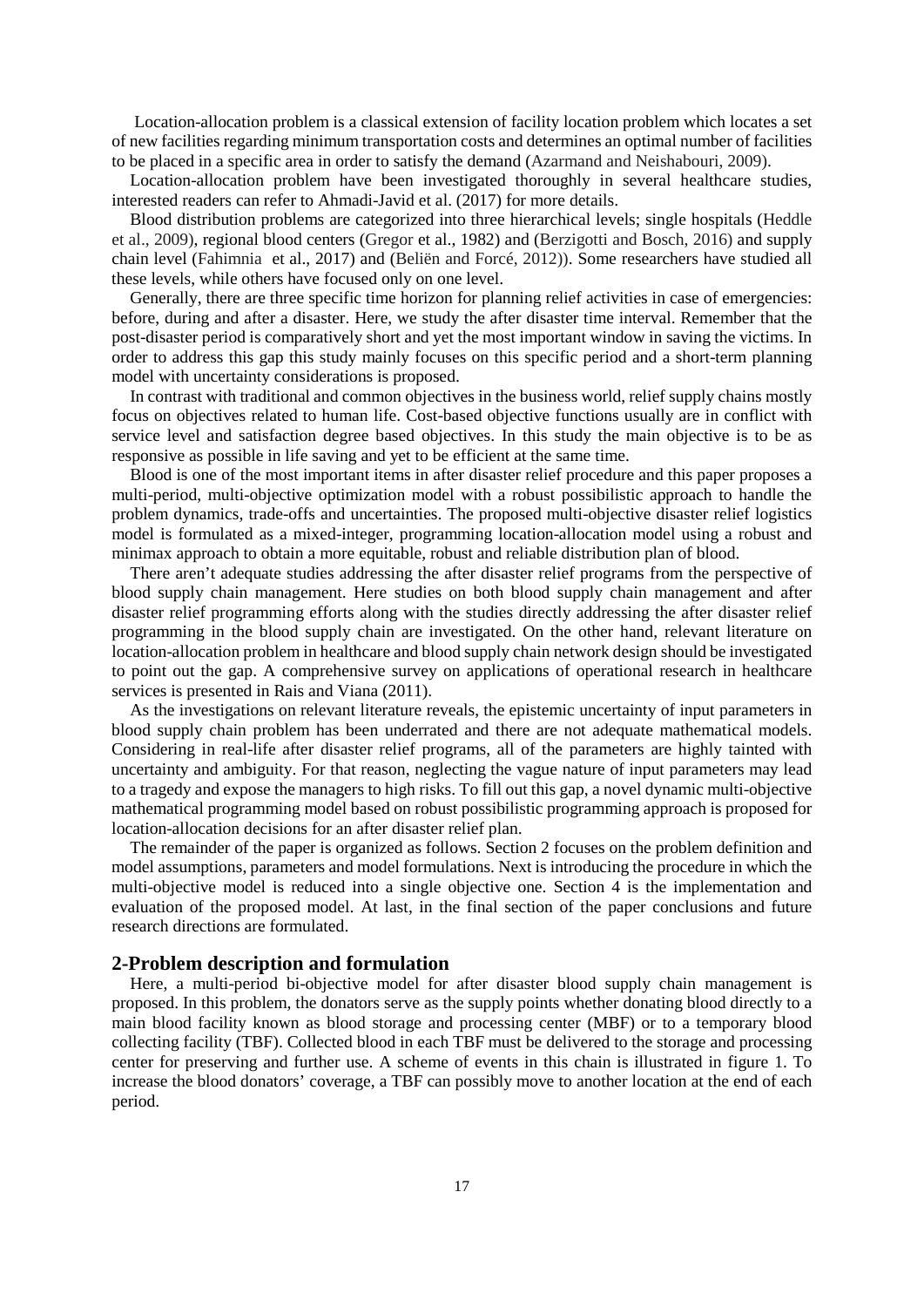

**Fig 1.** Scheme of the events in the under study blood supply chain

The indices, parameters and variables used to formulate the problem are as follows: *Indices*

- *I* Index of blood donator group locations  $(BDG)i=1,...,I$ <br>*J* Index of temporary blood facility candidate locations (
- *J* Index of temporary blood facility candidate locations (*TBF*) *j*=1,...,*J* Index of main blood facility candidate locations (*MBF*)  $n=1,...,N$
- *N* Index of main blood facility candidate locations (*MBF*)  $n=1,...,N$ <br>*T* Index of planning time periods  $t=1$  *T*
- Index of planning time periods  $t=1,...,T$

#### *Parameters*

- $\tilde{c}_{ij}$ Cost of transportation from *BDGi* to *TBFj*
- $\tilde{\tilde{\mathcal{C}}}_{in}$ Cost of transportation from *BDG<sub>i</sub>* to *MBF<sub>n</sub>*
- Cost of transportation from  $TBF_j$  to  $MBF_n$
- $\tilde{\mathcal{C}}_{j_1j_2}$  $\tilde{C}_{j_1 j_2}$  Travelling cost of a *TBF* from location*j*<sub>1</sub> to location *j*<sub>2</sub><br> $C \tilde{\alpha} p_j$  Collecting capacity of the *j*<sup>th</sup>*TBF*
- $C\tilde{\alpha}p_j$  Collecting capacity of the  $j^{\text{th}}TBF$
- 
- $C\tilde{a}p_n^s$  Storage capacity of the *n*<sup>th</sup>*MBF*<br> $C\tilde{a}p_n^p$  Processing capacity of the *n*<sup>th</sup>*M* � Processing capacity of the *n*th*MBF*
- $\tilde{h}^t_n$  Inventory handling cost at  $n^{\text{th}}MBF$  in period *t* per unit
- $\widetilde{D}_n^t$  Quantity of demand in  $n^{\text{th}}MBF$  in period *t*
- $S_i'$ Quantity of possible blood supply from *BDGi* in period *t*
- ̃ Possible maximum number of *TBFs*

# *Variables*

- $XT_{ii}^t$ Equals 1, if  $B\ddot{\text{D}}G_i$  is assigned to  $TBF_j$  in period *t*, 0 otherwise
- $XM_{in}^t$ Equals 1, if  $BDG_i$  is allocated to *MBF<sub>n</sub>* in period *t*, 0 otherwise
- $YT_{i_1 i_2}^t$ Equals 1, if a *TBF* is going to move from location  $j_l$  to location  $j_2$  in period *t*, 0 otherwise
- $YM_{in}^t$  Equals 1, if *TBF<sub>j</sub>* is allocated to *MBF<sub>n</sub>* in period *t*, 0 otherwise
- $QXT_{ii}^t$ Quantity of donated blood from  $B\ddot{D}G_i$  to  $TBF_j$  in period *t*, 0 otherwise
- Quantity of delivered blood from  $B\ddot{D}G_i$  to  $MBF_n$  in period *t*, 0 otherwise
- $QXM_{in}^t$ <br> $QYM_{in}^t$ Quantity of delivered blood from  $TBF_j$  to  $MBF_n$  in period *t*, 0 otherwise
	- $I_n^t$  Quantity of inventory held in *MBF<sub>n</sub>* in period *t*<br> $B_n^t$  Quantity of shortage in *MBF<sub>n</sub>* in period *t*
	- Quantity of shortage in  $MBF_n$  in period  $t$

Using the abovementioned notations, the proposed problem can be formulated as follows.

 $MinZ_1 = \sum_{i=1}^{T} Max(B_i^t)$  (1)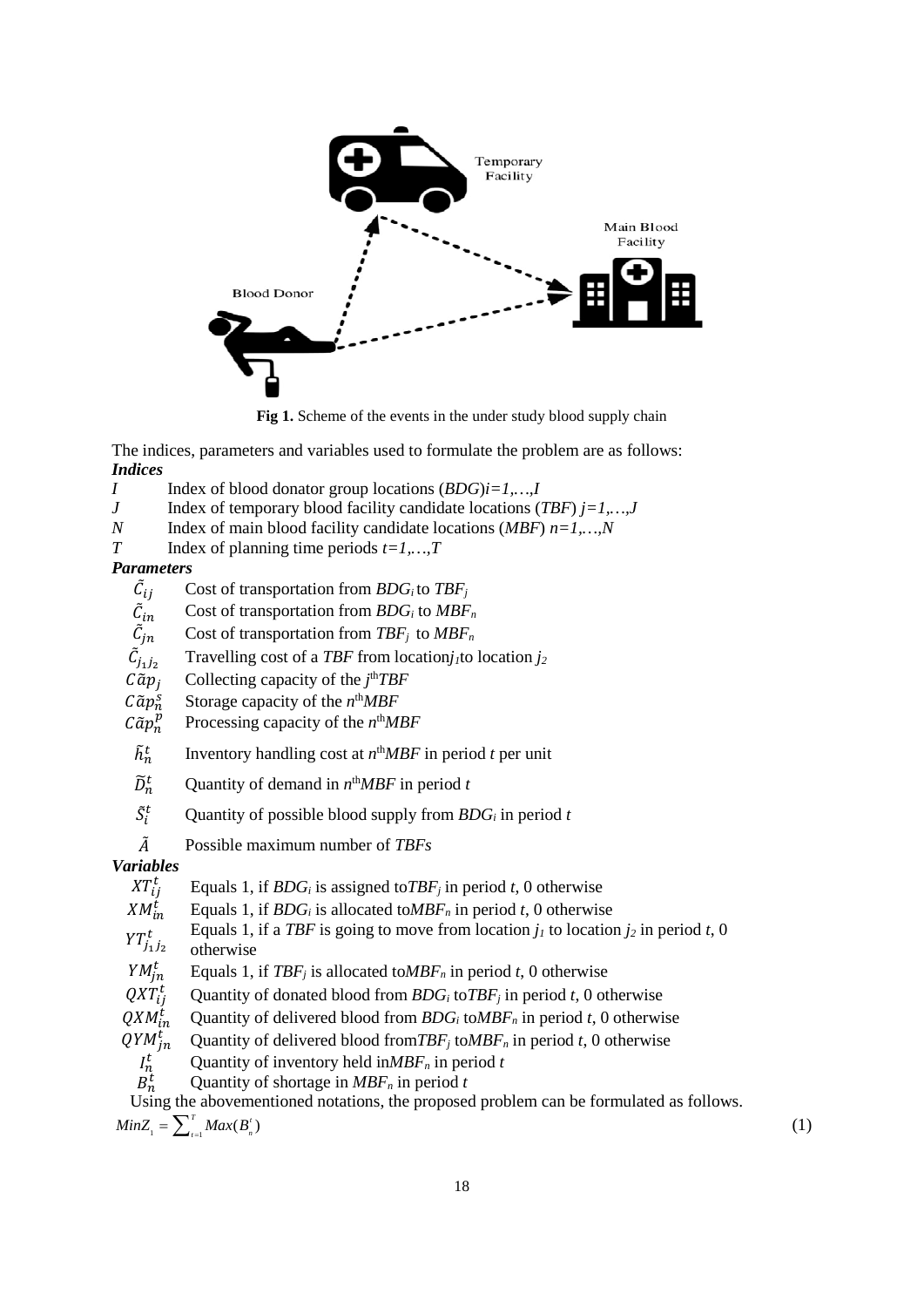$$
MinZ_{2} = \sum_{i,j,t} \tilde{C}_{ij} . QXT_{ij}^{\prime} + \sum_{i,n,t} \tilde{C}_{in} . QXM_{in}^{\prime} + \sum_{j,n,t} \tilde{C}_{jn} . QYM_{jn}^{\prime} + \sum_{n,t} \tilde{h}_{n}^{t} . I_{n}^{\prime} + \sum_{j_{1},j_{2},t} \tilde{C}_{j_{1}j_{2}} . PT_{j_{1}j_{2}}^{\prime}
$$
(2)

$$
\sum X T_{ij}^{\prime} + \sum X M_{in}^{\prime} \ge 1 \qquad \forall i, t
$$
 (3)

$$
\sum_{j=1}^{j} YM_{j=1}^{\prime} \geq 1 \qquad \forall j, t \tag{4}
$$

$$
\mathcal{Q}XT_{ij}^{\prime}\leq XT_{ij}^{\prime}.M\qquad\forall i,j,t\tag{5}
$$

$$
QXM_{in}^{t} \leq XM_{in}^{t}M \qquad \forall i, n, t
$$
\n
$$
QYM_{in}^{t} \leq YM_{in}^{t}M \qquad \forall j, n, t
$$
\n
$$
(7)
$$

$$
\sum_{i}^{\mu} Q X T_{ij}^{\prime} + \sum_{i}^{\mu} Q X M_{in}^{\prime} \leq \tilde{S}_{i}^{\prime} \qquad \forall i, t
$$
\n(8)

$$
\sum_{j}^{j} QXT_{ij}^{t} \leq C\tilde{a}p_{j} \qquad \forall j, t
$$
\n(9)

$$
\sum_{n=1}^{i} QYM_{n}^{t} \le \sum_{i} QXT_{ij}^{t} \qquad \forall j, t
$$
\n(10)

$$
I_n^{\prime} \leq C\tilde{a}p_n^s \qquad \forall n, t
$$
 (11)

$$
\sum_{i} QXM'_{in} + \sum_{j} QYM'_{jn} \leq C\tilde{a}p''_{n} \qquad \forall n, t
$$
\n(12)

$$
\sum_{i} QXM_{in}^{t} + \sum_{j} QYM_{jn}^{t} + I_{n}^{t-1} = I_{n}^{t} \qquad \forall n, t
$$
\n(13)

$$
B'_{n} = D'_{n} - \left(\sum_{i} QXM'_{in} + \sum_{j} QYM'_{jn}\right) \qquad \forall n, t
$$
\n(14)

$$
\sum_{j_1} Y T'_{j_1 j_2} \le 1 \qquad \forall j_2, t \tag{15}
$$

$$
\sum_{j_2} Y T'_{j_1 j_2} \le Y T'^{-1}_{j_1 j_1} \qquad \forall j_1, t \tag{16}
$$

$$
\sum_{j_1, j_2} Y T'_{j_1 j_2} \leq \tilde{A} \qquad \forall t \tag{17}
$$

$$
XT_{ij}^t \le \sum_{j_i}YT_{j,j}^t \le 1 \qquad \forall i, j, t \tag{18}
$$

$$
XT''_{ij}, XM'_{i,j},YT'_{i,j}^{'},YM'_{j,i} \in \{0,1\} \quad QXT''_{ij},QXM'_{i,j},QYM'_{j,n},I'_{i} \geq 0 \& integer
$$
 (19)

The first objective function represented in equation (1) minimizes the maximum amount of shortage in demand points. As in this problem any shortage may lead to loss of lives (not profit), the min-max approach is much better than min-sum approach. We will linearized this objective later. Second objective function represented in equation(2), minimizes the summation of attributed costs, including transportation costs and blood process and holding costs. It is clear that these two objective functions are opposing each other.

Constraints (3) ensure that each blood donating group is covered by at least one temporary blood facility or one main blood facility in each period. Constraints (4) indicate that each temporary blood facility is assigned to a main blood facility. Constraints (5)-(7) ensure that there is a material flow as long as an entity is assigned to an upper echelon entity. Constraints (8) indicate the supply limitations in blood donating groups. Constraints (9) indicate the capacity limitations on temporary blood facilities. Constraints (10) indicate the limitations on delivered bold quantities to the main facilities. Constraints (11) and (12) indicate the capacity limitations in main blood facilities. Constraints (13) indicate the material flow balance in main blood facilities in each period. Constraints (14) indicate the shortage and unsatisfied demand amounts in each period. Constraints (15)-(18) ensure that the temporary blood facilities assignments and movements follow a feasible sequence in each period. Constraints (19) are the non-negativity and binary restrictions of variables.

As already mentioned, first objective function is a nonlinear equation which could easily be changed to a linear equation as following: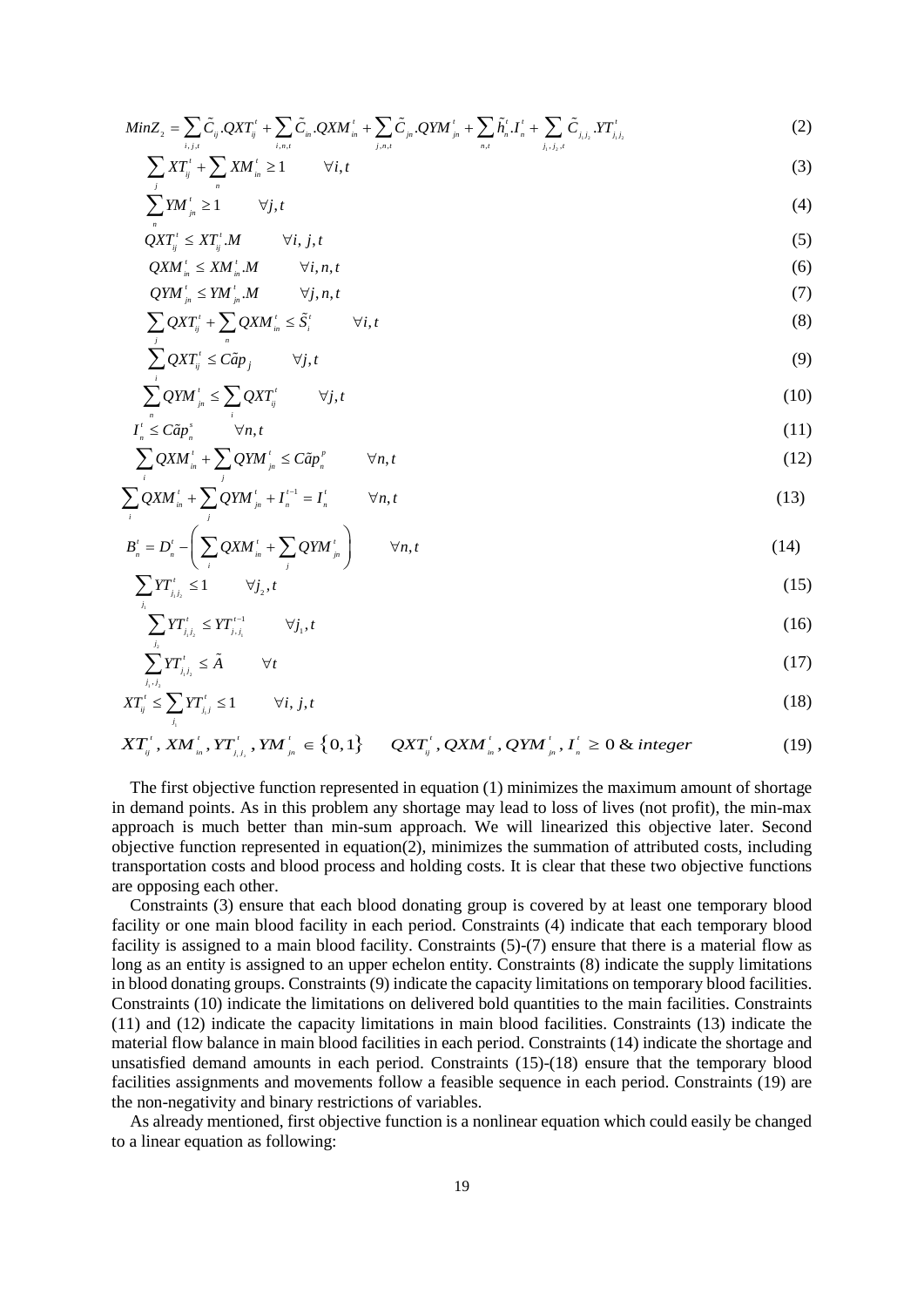$MinZ_1 = \sum_{t} MaxShortage_t$  $MaxShortage_t \geq B_n^t$   $\forall n, t$  $MaxShortage_t \geq 0 \qquad \forall t$ 

Where (MaxShortage<sub>t</sub>) stands for the possible maximum value of the  $B_k^t$ .

#### **2-1-Accounting for data uncertainty**

Parameters of after disaster planning models are tainted with a huge degree of uncertainty. Modeling and investigating these problems without uncertainty considerations will not lead to a practical approach to be used in after disaster relief programs. Furthermore, as this problem deals with human life robustness of the solutions is in high regard in comparison with profit based problems. In order to deal with the uncertain nature of the problem, a robust possibilistic programming approach based on *Me* measure is applied to the proposed model. Me measure is one the most recent fuzzy measures in the literature.

(20)

## **2-2-Fuzzy mathematical programming approach**

Fuzzy mathematical programming approach is one the frequently used programming approaches when addressing uncertainty along with flexible goals and elastic constraints. Possibilistic chanceconstraint programming (PCCP) approach is one of the wide spread methods in the literature because of its ability on controlling the confidence level of constraints and its compatibility with different types of fuzzy numbers (Pishvaee et al., 2012a). Necessity (N) and Possibility  $(\pi)$  measures are representing the extreme attitude of the parameters. However, CCP models based on Credibility (Cr) measure are proven to be more effective (Pishvaee et al., 2012b). Given a trapezoidal fuzzy number, *ξ=(d1,d2,d3,d4)*where *d1<d2<d3<d4*.

While credibility measure is more flexible than two extreme optimistic and pessimistic measures, this approach provides DMs with a single moderate point between necessity and possibility. Xu and Zhou (Xu and Zhou,, 2013) developed a new fuzzy measure (Me measure) to provide a spectrum of decisions instead of a single moderate point. In equation(21),  $\lambda$  ( $0 \le \lambda \le 1$ ) is the tuning parameter which states the optimistic or pessimistic attitude of the DM.

$$
Me(\tilde{\xi}) = \lambda \pi (\tilde{\xi}) + (1 - \lambda) N (\tilde{\xi})
$$
\n
$$
P \le d_1
$$
\n
$$
Me(\tilde{\xi} \le r) = \begin{cases}\n0 & r \le d_1 \\
\lambda \frac{r - d_1}{d_2 - d_1} & d_1 \le r \le d_2 \\
\lambda & d_2 \le r \le d_3 \\
\lambda + (1 - \lambda) \frac{r - d_3}{d_4 - d_3} & d_3 \le r \le d_4\n\end{cases}
$$
\n
$$
Me(\tilde{\xi} \ge r) = \begin{cases}\n1 & r \le d_1 \\
\lambda + (1 - \lambda) \frac{d_2 - r}{d_2 - d_1} & d_1 \le r \le d_2 \\
\lambda & d_2 \le r \le d_3 \\
\lambda \frac{d_4 - r}{d_4 - d_3} & d_3 \le r \le d_4 \\
0 & r \ge d_4\n\end{cases}
$$
\n(21)

And if  $\zeta \ge 0$ , based on equation(22), expected value using *Me* measure is calculated as follows:

$$
E^{Me}\left[\tilde{\xi}\right] = \int_0^{+\infty} Me\left(\tilde{\xi} \ge r\right) dx - \int_{-\infty}^0 Me\left(\tilde{\xi} \le r\right) dx = \frac{1-\lambda}{2} (d_1 + d_2) + \frac{\lambda}{2} (d_3 + d_4)
$$
\n(23)

The crisp counterparts of both  $Me(\xi \ge r) \ge \alpha$  and  $Me(\xi \le r) \ge \alpha$  would be as follows: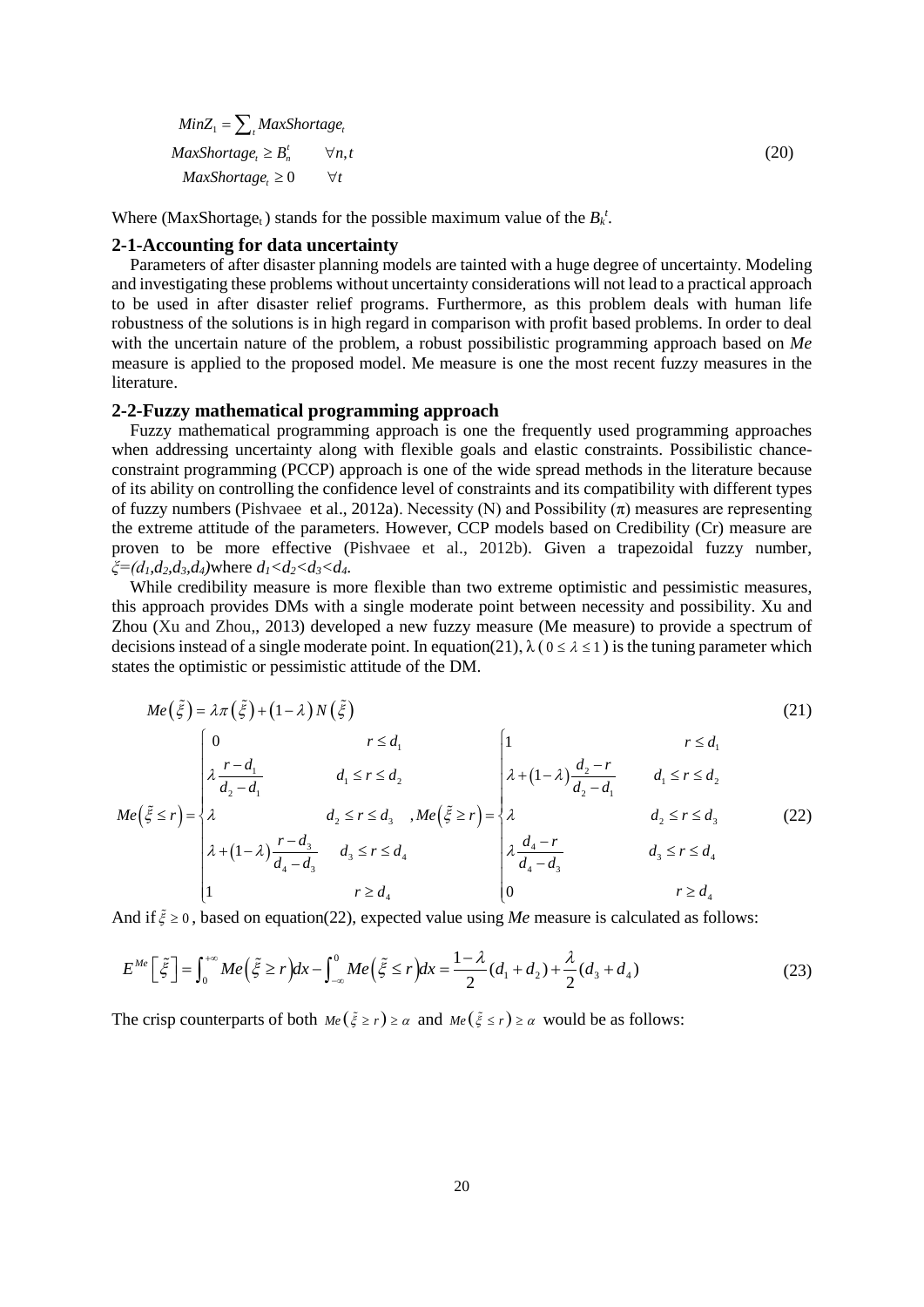$$
Me(\tilde{\xi} \le r) \ge \alpha \Leftrightarrow \begin{cases} \text{if } \lambda < 0.5 \Rightarrow \lambda + (1 - \lambda) \frac{r - d_3}{d_4 - d_3} \ge \alpha \Rightarrow r \ge \frac{(\alpha - \lambda) d_4 + (1 - \alpha) d_3}{1 - \lambda} \\ & \downarrow 1 - \lambda \\ \text{if } \lambda \ge 0.5 \Rightarrow \begin{cases} \lambda \frac{r - d_1}{d_2 - d_1} \ge \alpha \Leftrightarrow r \ge \frac{(\lambda - \alpha) d_1 + \alpha d_2}{\lambda} \\ & d_1 \le r \le d_2 \end{cases} \end{cases} \tag{24}
$$
\n
$$
Me(\tilde{\xi} \ge r) \ge \alpha \Leftrightarrow \begin{cases} \text{if } \lambda < 0.5 \Rightarrow \lambda + (1 - \lambda) \frac{r - d_3}{d_4 - d_3} \ge \alpha \Leftrightarrow r \ge \frac{(\alpha - \lambda) d_4 + (1 - \alpha) d_3}{1 - \lambda} d_3 \le r \le d_4 \\ & d_2 \le r \le d_3 \end{cases}
$$
\n
$$
Me(\tilde{\xi} \ge r) \ge \alpha \Leftrightarrow \begin{cases} \text{if } \lambda < 0.5 \Rightarrow \lambda + (1 - \lambda) \frac{d_2 - r}{d_2 - d_1} \ge \alpha \Leftrightarrow r \le \frac{(\alpha - \lambda) d_1 + (1 - \alpha) d_2}{1 - \lambda} \\ & d_1 \le r \le d_2 \\ & d_2 \le r \le d_3 \end{cases} \tag{25}
$$
\n
$$
We(\tilde{\xi} \ge r) \ge \alpha \Leftrightarrow \begin{cases} \lambda + (1 - \lambda) \frac{d_2 - r}{d_2 - d_1} \ge \alpha \Leftrightarrow r \le \frac{(\alpha - \lambda) d_1 + (1 - \alpha) d_2}{1 - \lambda} d_1 \le r \le d_2 \\ & d_2 \le r \le d_3 \\ & d_2 \le r \le d_3 \end{cases} \tag{25}
$$

In healthcare problems where they are highly sensitive to the uncertain parameters the main goal of managers is to satisfy the possibilistic chance constraints with a fairly high chance. So in these problems managers tend to develop a pessimistic approach rather than an optimistic one. In other words, the  $\lambda$ parameter would take a value less than 0.5.

To work more convenient we develop the compact form of the proposed model as follows:

Min 
$$
Z_1 = X
$$
  
\nMin  $Z_2 = TY + WX$   
\n $X, Y \in G(x, y)$   
\n $Y \in \{0,1\} \quad X \ge 0 \quad \& \text{integer}$  (26)

Now without losing any generality, assume that T and W vectors are representing the imprecise and fuzzy parameters of the model. Expected value operator is used to convert the objective functions to their crisp equivalent and *Me* measure is adopted to deal with constraints contain vague parameters. The parameters are assumed to follow a trapezoidal possibility distribution,  $\tilde{\xi} = (\xi_1, \xi_2, \xi_3, \xi_4)$ . With these descriptions the (26) model can be reformulated as follows:

$$
Min Z_1 = X
$$
  
\n
$$
Min E[Z_2] = E[\tilde{T}]Y + E[\tilde{W}]X
$$
  
\n
$$
Me{LX \ge \tilde{D} \ge \alpha
$$
  
\n
$$
Me{MY \le \tilde{K} \ge \beta}
$$
  
\n
$$
X, Y \in F(x, y)
$$
  
\n
$$
Y \in \{0,1\} \quad X \ge 0 \& integer
$$
  
\n(27)

By applying transformations discussed in equations (23) through(25), the crisp equivalent of the model (27) is as follows: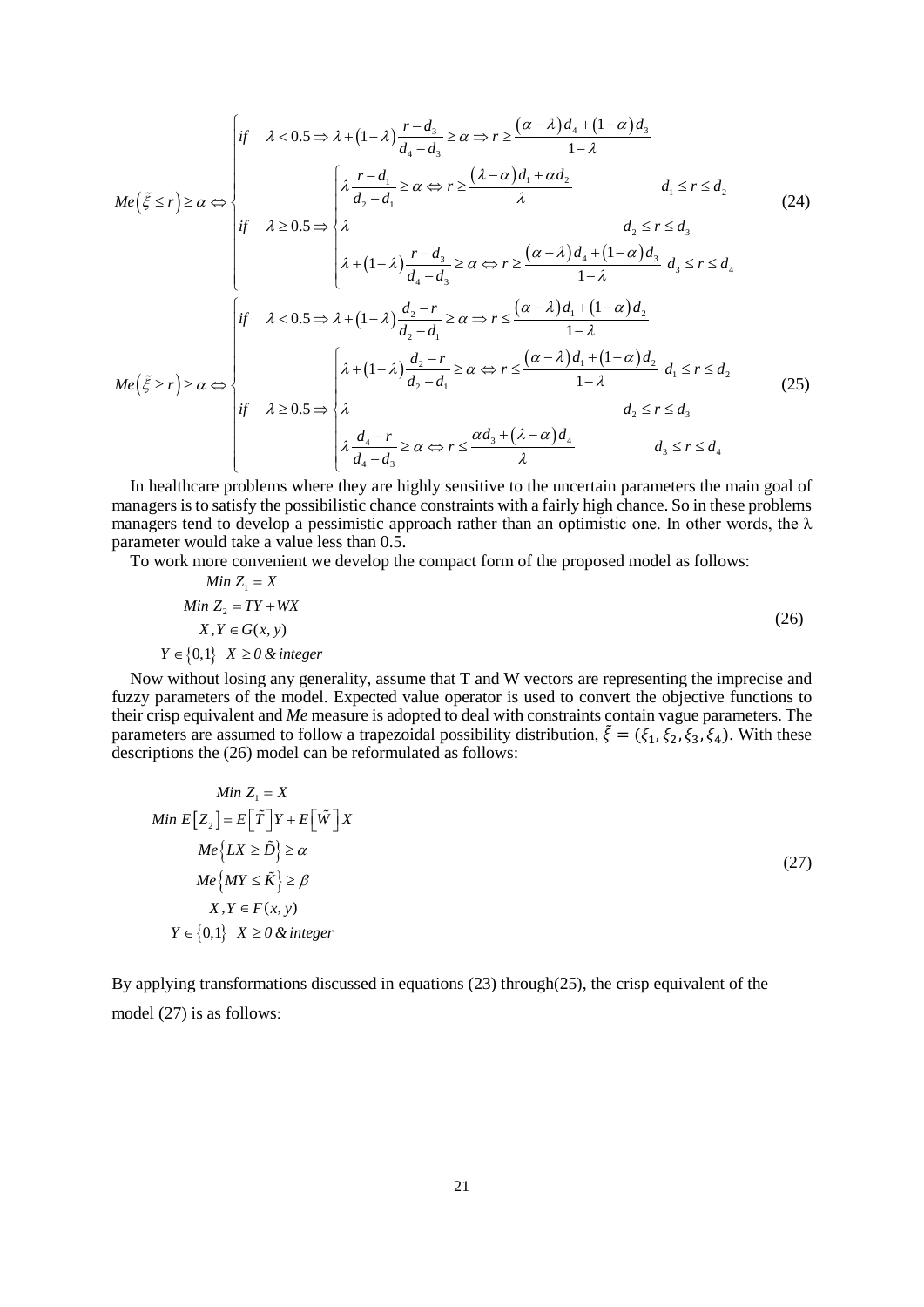$$
Min Z_1 = X
$$
  
\n
$$
Min E[Z_2] = \left[\frac{1-\lambda}{2}(T_1 + T_2) + \frac{\lambda}{2}(T_3 + T_4)\right]Y + \left[\frac{1-\lambda}{2}(W_1 + W_2) + \frac{\lambda}{2}(W_3 + W_4)\right]X
$$
  
\n
$$
LX \ge \frac{(\alpha - \lambda)D_4 + (1 - \alpha)D_3}{1 - \lambda}
$$
  
\n
$$
MY \le \frac{(\beta - \lambda)K_1 + (1 - \beta)K_2}{1 - \lambda}
$$
  
\n
$$
X, Y \in F(x, y)
$$
  
\n
$$
Y \in \{0, 1\} \quad X \ge 0 \quad \& \text{integer}
$$
\n(28)

While the (28) model deals with data ambiguity, it fails to track the objective function value's deviation from the expected value. These deviations cost a lot especially in healthcare systems where any lost means human life. Secondly, in this approach the minimum confidence level of constraints are determined based on decision maker's preferences which won't necessarily lead into optimality. To fill out these shortcomings, a combination of robust programming and fuzzy programming approaches are introduced (Zahiri et al., 2014).

A robust solution has feasibility robustness along with optimality robustness (Pishvaee et al., 2012a). A solution is feasibly robust only if it remains feasible for all realizations of imprecise parameters and it is optimally robust if it the equivalent objective function value remains (near) optimal for all realizations of uncertain parameters. In classical robust possibilistic programming approach the Necessity measure is applied to deal with vague and imprecise data but as already discussed, *Me* measure provides a more realistic perspective of the problem for the decision makers. The *Me*-based robust possibilistic programming model is developed as follows:

$$
Min Z_1^{crisp} = E[Z_1] + \sigma \left( D_4 - \frac{(\alpha - \lambda)D_4 + (1 - \alpha)D_3}{1 - \lambda} \right) + \delta \left( \frac{(\beta - \lambda)K_1 + (1 - \beta)K_2}{1 - \lambda} - K_1 \right)
$$
  
\n
$$
Min Z_2^{crisp} = E[Z_2] + \psi \left( Z_2^{Max} - E[Z_2] \right) + \sigma' \left( D_4 - \frac{(\alpha - \lambda)D_4 + (1 - \alpha)D_3}{1 - \lambda} \right) + \delta' \left( \frac{(\beta - \lambda)K_1 + (1 - \beta)K_2}{1 - \lambda} - K_1 \right)
$$
  
\n
$$
LX \ge \frac{(\alpha - \lambda)D_4 + (1 - \alpha)D_3}{1 - \lambda}
$$
  
\n
$$
MY \le \frac{(\beta - \lambda)K_1 + (1 - \beta)K_2}{1 - \lambda}
$$
  
\n
$$
X, Y \in F(x, y)
$$
  
\n
$$
Y \in \{0, 1\} \quad X \ge 0 \quad \& \text{ integer, } 0.5 \le \alpha, \beta \le 1
$$
\n(29)

In model(29), the first term in both objective functions are the expected values of objective functions. For the second objective function the second term is minimizing the deviations of upper bound of objective function values from the expected values to control the optimality robustness of the solutions. The parameters  $\psi$  and  $\omega$  are the preference weight parameters of the optimality robustness over the feasibility robustness. The last two terms of second objective function are controlling the feasibility robustness of the solutions. These terms minimize the violations of RHS of the chance constraints from their worst realized value of the uncertain parameters with penalty parameters  $\delta, \sigma, \delta', \sigma'$ . Interesting fact about these penalty values is that they can be interpreted due to the problem context, for instance, shortage costs can easily be redefined into these parameters. The upper bound of the second and third objective functions are calculated as follows:

$$
Z_2^{\max} = T_4 Y + W_4 X \tag{30}
$$

### **3-Coping with objective functions**

In the literature of multi objective optimization problems there are three main approaches to tackle with multi objective function problem; priori, interactive and posteriori classes (Deb, 2014). Interactive class of approaches accumulates the favorable features of the other two approaches while preventing the inefficiencies of them. In contrast with the priori approaches, interactive methods look into the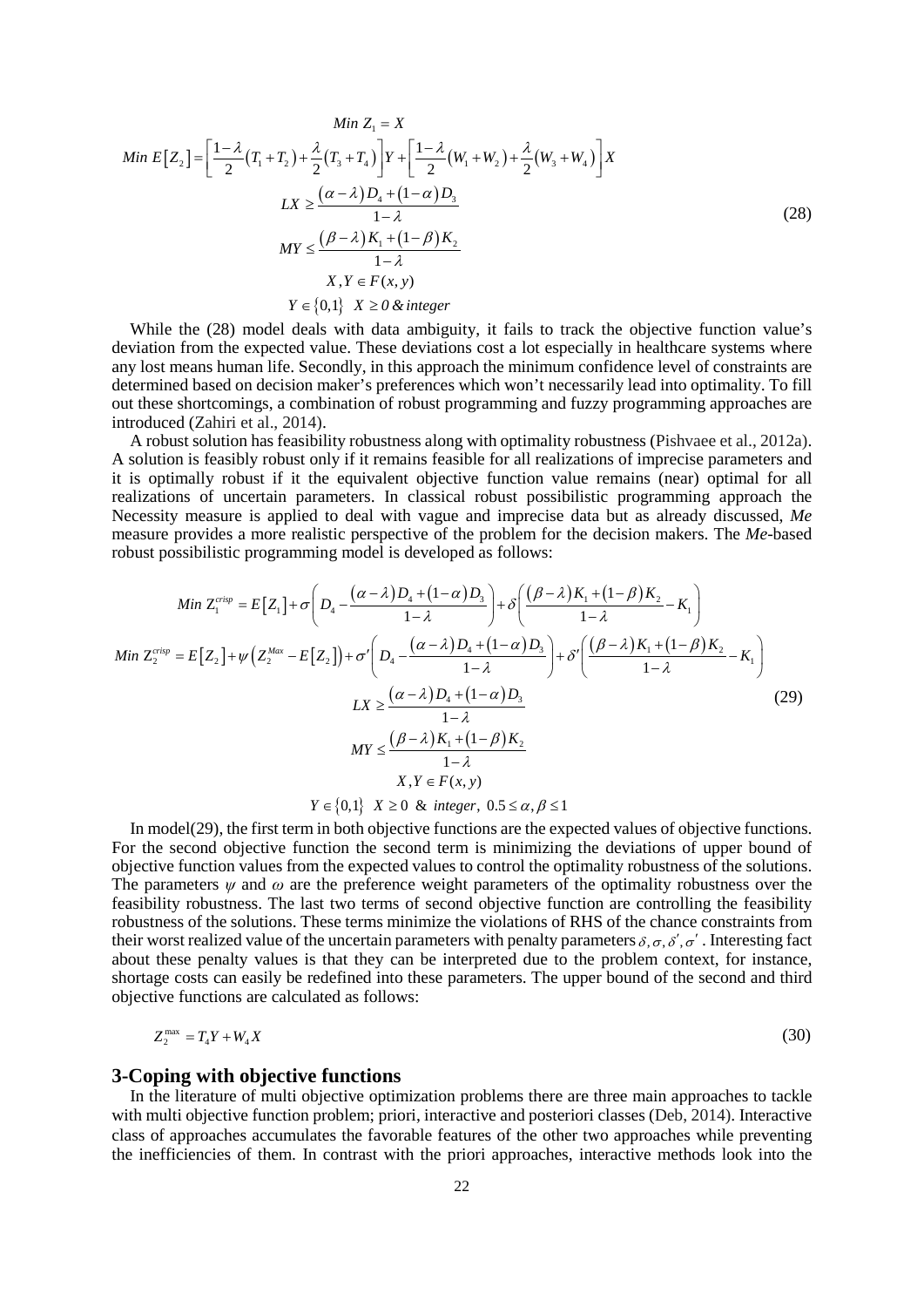preferences of the DMs and generate Pareto-optimal solutions. In this study the interactive method proposed by Torabi and Hassini (2008), (TH) is applied to the proposed model. TH method is one of the most wide spread interactive approaches in coping with multi objective models. Interested readers may refer to (Lalmazloumian et al., 2016), (Farrokh et al., 2018), (Alavidoost et al., 2016), (Tofighi et al., 2016), (Mirmohseni et al., 2017) and (Mohammed and Wang, 2017).

The steps of the TH approach are as follows:

- $\checkmark$  Calculate the positive/negative ideal solution (PIS & NIS) for each objective function
- $\checkmark$  Determine the following linear fuzzy membership function for each objective function:

$$
\mu_{Z_j}(x) = \begin{cases}\n1 & Z_j(x) < Z_j^{PS} \\
\frac{Z_j^{NS} - Z_j(x)}{Z_j^{NS} - Z_j^{PS}} & Z_j^{PS} \le Z_j(x) \le Z_j^{NS} \\
0 & Z_j(x) > Z_j^{NS}\n\end{cases} \tag{31}
$$

 $\checkmark$  Convert the crisp multi-objective model into a single-objective model as follows:

$$
Max \quad \phi\tau_0 + (1 - \phi) \sum_{k} w_k \mu_k(x)
$$
  

$$
\mu_k(x) \ge \tau_0; \quad \forall k
$$
  

$$
x \in F_x \text{ and } \tau_0 \in [0,1]
$$
 (32)

Where  $\tau$ <sub>*o*</sub>indicate the minimum satisfaction degree of objective functions,  $\phi$  and  $w_k$  stand for the coefficient of compromise between objective functions and importance of the *j th* objective function.

 $\checkmark$  Determine the values of importance weight of the objective functions and coefficient of compromise between objective functions and solve the single-objective model.

### **4-Implementation and evaluations**

 $\checkmark$ 

In this section the validation and performance of the proposed model solution approach is investigated by two test problems. All the proposed models are coded in GAMS 24.7.4 optimization software using CPLEX solver and all the executions are implemented on a Corei7 2.40 GHz laptop with 8 GB of RAM. Note that the triangular fuzzy numbers of given uncertain parameters are considered as (0.9 $\varphi$ ,  $\varphi$ , 1.1 $\varphi$ ). Problems size is 3\*6\*1\*3 and 10\*25\*5\*5 and input parameters follow a uniform distribution. The parameter values for test problems are given in [table 1.](#page-7-0)

<span id="page-7-0"></span>

| Parameter            | Range                          | Parameter           | Range                     |
|----------------------|--------------------------------|---------------------|---------------------------|
| $\tilde{c}_{ij}$     | $\sim$ uniform(55,75)          | $C\tilde{a}p_n^p$   | $\sim$ uniform(1000,1500) |
| $\tilde{c}_{in}$     | $\sim$ uniform $(110,140)$     | $\tilde{h}_n^t$     | $\sim$ uniform(50,150)    |
| $\tilde{c}_{jn}$     | $\sim$ uniform(30,45)          | $\widetilde{D}_n^t$ | $\sim$ uniform(250,350)   |
| $\tilde{c}_{j_1j_2}$ | $\sim$ uniform(100,120)        | $\tilde{S}_i^t$     | $\sim$ uniform(800,900)   |
| $C\tilde{a}p_i$      | $\sim$ uniform(100,120)        | Ã                   | 10                        |
| $C\tilde{a}p_n^s$    | $\sim$ unif orm $(1500, 2500)$ |                     |                           |

**Table 1.** The numerical values of the parameters in the test problems

The optimal solutions for test problems are presented in [table 2.](#page-8-0) In these test problems the weight factor for the first objective function is always higher than the second one, as the shortage amounts in proposed model may lead to human casualties. As the weight factor for the first (second) objective function increases the optimal value of the corresponding objective decreases (increase). The *τ<sup>0</sup>* is the minimum satisfaction degree of the objective functions and as it's higher when the DM has a moderate attitude toward the problem. The most maximum value of TH objective function is obtained when there is a reasonable balance among objective functions satisfaction degrees. Note that the values of Z1and Z2 are calculated based on model (29).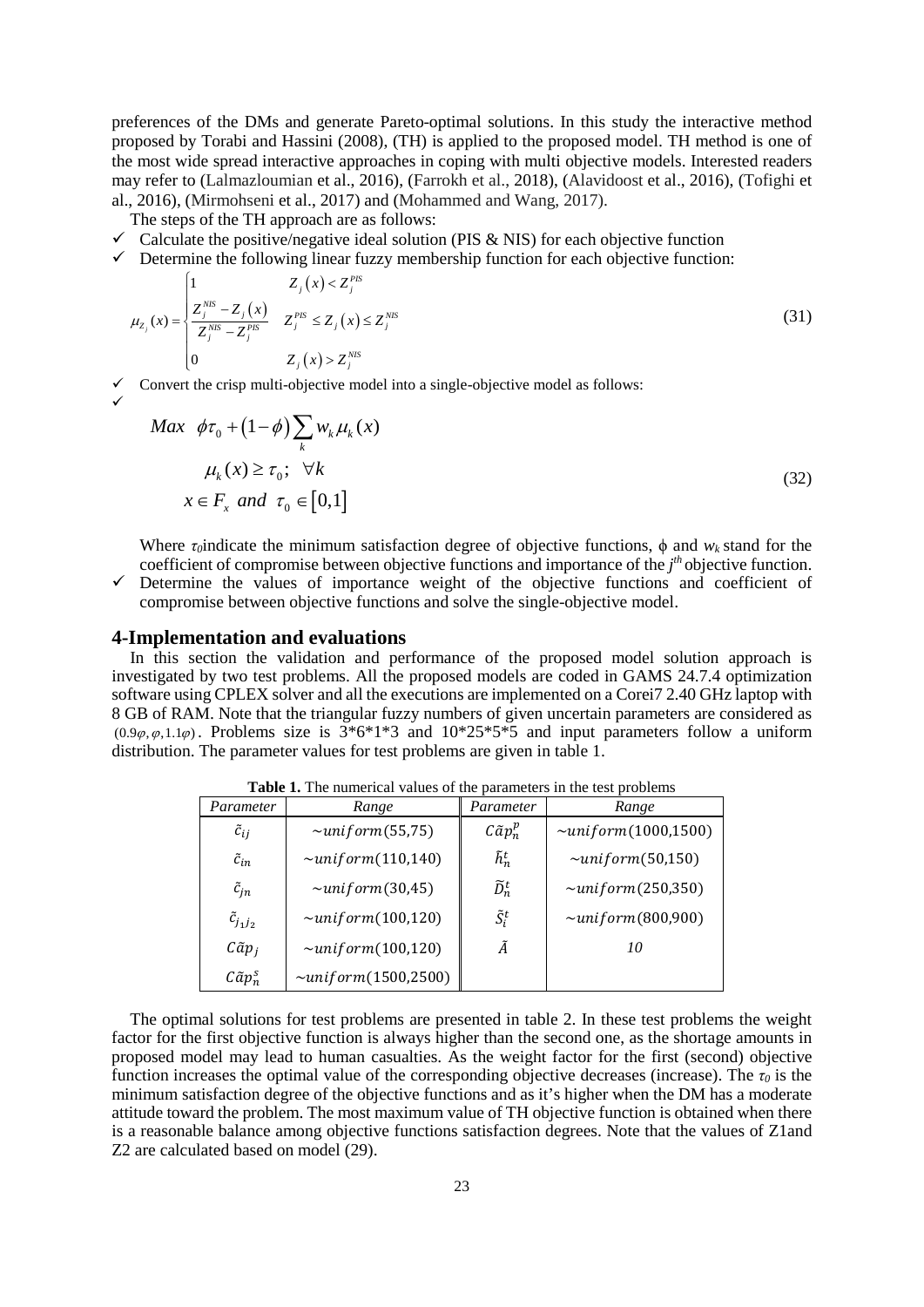<span id="page-8-0"></span>

| Weight<br>factors | Test<br>problem | MaxShortaget         | $Z_1^{crisp}$ | $Z_2^{crisp}$ | $\tau_0$ | $\mu_{Z_i}(x)$ | <b>TH</b><br>value |
|-------------------|-----------------|----------------------|---------------|---------------|----------|----------------|--------------------|
| (0.5, 0.5)        |                 | (8, 13, 7)           | 3910          | 209736        | 0.88     | (0.91, 0.88)   | 0.848              |
|                   | 2               | (43, 27, 19, 33, 20) | 15271         | 709203        | 0.84     | (0.89, 0.84)   | 0.838              |
| (0.6, 0.4)        |                 | (7, 13, 6)           | 3862          | 213640        | 0.83     | (0.93, 0.83)   | 0.864              |
|                   | 2               | (32, 23, 17, 23, 18) | 14610         | 712939        | 0.80     | (0.90, 0.8)    | 0.850              |
| (0.7, 0.3)        |                 | (6,10,5)             | 3717          | 221406        | 0.79     | (0.95, 0.79)   | 0.888              |
|                   | $\overline{2}$  | (27,20,15,16,9)      | 14052         | 730081        | 0.78     | (0.94, 0.78)   | 0.877              |
| (0.8, 0.2)        |                 | (6,10,2)             | 3694          | 229687        | 0.77     | (0.99, 0.77)   | 0.924              |
|                   | $\overline{2}$  | (17, 16, 8, 10, 5)   | 13503         | 741507        | 0.76     | (0.95, 0.76)   | 0.895              |
| (0.9, 0.1)        |                 | (5,7,0)              | 3604          | 240037        | 0.75     | (0.99, 0.75)   | 0.938              |
|                   | 2               | (13, 12, 4, 3, 2)    | 13122         | 756320        | 0.73     | (0.95, 0.73)   | 0.906              |

**Table 2.** Results of test problems under proposed model  $(\phi=0.1)$ 

[Figure 2](#page-8-1) depicts the conflicts of objective functions, Z1 V.s. Z2, for normalized objective function values of both test problems presented in [table 2.](#page-8-0) As expected, as the values of first objective decrease the values of the second objective function increase in both test problems. DMs can choose any pair of solutions based on their preferences. The parameter  $\phi$  in TH approach plays a balancing role between objective functions minimum satisfaction degrees and summation of objective function satisfaction degrees. For small amounts of *ϕ* the importance of high weighted objective function is highlighted while for large values of  $\phi$  the minimum satisfaction degree is given more importance in model(32)[. Figure 3](#page-9-0) runs the gamut from 0.1 to 1 for the parameter *ϕ*. The weight factor for first objective function is high as it is the first priority in after disaster relief programs and that's why first objective function values are more sensitive to the fluctuations of *ϕ*.



<span id="page-8-1"></span>**Fig 2**.Normalized Pareto solutions for both test problems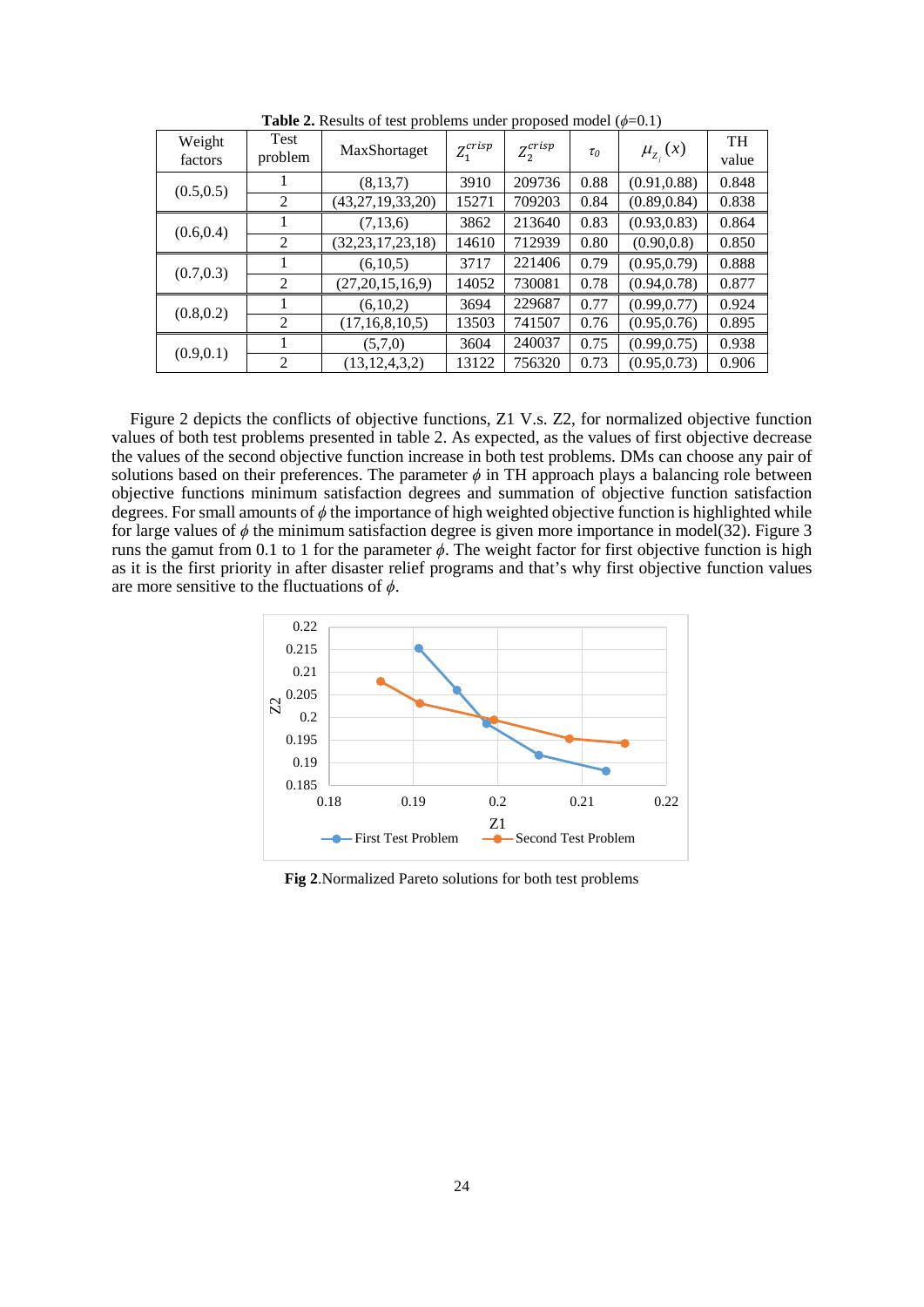

<span id="page-9-0"></span>**Fig 3.** Normalized optimal objective function values for a spectrum of *ϕ* in TH approach (Test problem 1)

Finally, the behavior of the proposed model under different controlling parameters is studied. Maximum shortage amounts, objective functions values, objective function satisfaction degrees and TH objective function values are reported in [table 3.](#page-9-1) Maximum shortage quantities are dependent on the values of  $\phi$  in(32), in higher values of  $\phi$  their values are like an upper bound for them in the lower values of *ϕ*. The parameters *ω* and *ψ* are indicating the penalty of violations in objective functions. For various values of these controlling parameter the general behavior of the proposed model is the same. The minimum value of  $\lambda$  in which the model is feasible is 0.5 and for a higher values the optimal solutions of the model in  $\lambda$ =0.8 is investigated. The constraints violations controlling parameters are considered to be equal to 0.6 which is indicating the relative importance of limitations on right hand side values of constraints

<span id="page-9-1"></span>

| $\sigma$ , $\sigma$ ,   | $\omega$ | $\psi$ | λ   | $\phi$         | Max Shortage         | Z1     | Z <sub>2</sub> | $\mu_{z}$ (x) | TH    |
|-------------------------|----------|--------|-----|----------------|----------------------|--------|----------------|---------------|-------|
| $\delta$ , $\delta'$    |          |        |     |                |                      |        |                |               | value |
| 50<br>0.6<br>150<br>300 |          | 0.5    | 0.2 | $\overline{0}$ | 13566                | 538111 | (1,0.79)       | 0.849         |       |
|                         |          | 100    |     | 0.8            | $\theta$             | 13566  | 536021         | (1,0.8)       | 0.836 |
|                         |          |        | 0.8 | 0.2            | $\theta$             | 13701  | 405289         | (1,0.79)      | 0.940 |
|                         |          |        |     | 0.8            | (18, 33, 22, 14, 17) | 14182  | 399058         | (0.89, 0.79)  | 0.832 |
|                         |          | 200    | 0.5 | 0.2            | 0                    | 14566  | 1020071        | (1,0.8)       | 0.922 |
|                         |          |        |     | 0.8            | $\theta$             | 14566  | 1045082        | (1,0.78)      | 0.832 |
|                         |          |        | 0.8 | 0.2            | $\theta$             | 14566  | 785637         | (1,0.78)      | 0.830 |
|                         |          |        |     | 0.8            | (19, 30, 41, 15, 7)  | 15927  | 735272         | (0.91, 0.79)  | 0.803 |
|                         |          | 100    | 0.5 | 0.2            | 0                    | 14566  | 608291         | (1, 0.77)     | 0.873 |
|                         |          |        |     | 0.8            | (0,0,4,0)            | 14570  | 536021         | (0.99, 0.8)   | 0.947 |
|                         |          |        | 0.8 | 0.2            | 0                    | 14566  | 396635         | (1,0.79)      | 0.943 |
|                         |          |        |     | 0.8            | $\overline{0}$       | 14746  | 391668         | (1,0.8)       | 0.901 |
|                         |          | 200    | 0.5 | 0.2            | $\theta$             | 14566  | 1206740        | (1,0.76)      | 0.935 |
|                         |          |        |     | 0.8            | (0,0,12,5,0)         | 14583  | 1023263        | (0.98, 0.79)  | 0.876 |
|                         |          |        | 0.8 | 0.2            | 0                    | 14566  | 840692         | (1,0.76)      | 0.907 |
|                         |          |        |     | 0.8            | $\theta$             | 14566  | 748123         | (1,0.79)      | 0.903 |
|                         |          | 100    | 0.5 | 0.2            | $\theta$             | 15566  | 540113         | (1,0.79)      | 0.904 |
|                         |          |        |     | 0.8            | (0,20,27,0,0)        | 15613  | 536032         | (0.97, 0.8)   | 0.891 |
|                         |          |        | 0.8 | 0.2            | (0,1,0,4,4)          | 15907  | 392073         | (0.99, 0.8)   | 0.963 |
|                         |          |        |     | 0.8            | (17, 18, 19, 20, 15) | 15677  | 392490         | (0.91, 0.8)   | 0.875 |
|                         |          | 200    | 0.5 | 0.2            | (0,0,26,0,0)         | 15592  | 1023578        | (0.96, 0.79)  | 0.942 |
|                         |          |        |     | 0.8            | (0,12,26,0,0)        | 15604  | 1020071        | (0.94, 0.8)   | 0.931 |
|                         |          |        | 0.8 | 0.2            | (0,1,0,4,0)          | 15907  | 730453         | (0.99, 0.8)   | 0.938 |
|                         |          |        |     | 0.8            | (17, 18, 19, 10, 0)  | 15961  | 731486         | (0.91, 0.8)   | 0.862 |

**Table 3.** Optimal solutions for second test problem,  $w(0.9, 0.1)$  and  $A=10$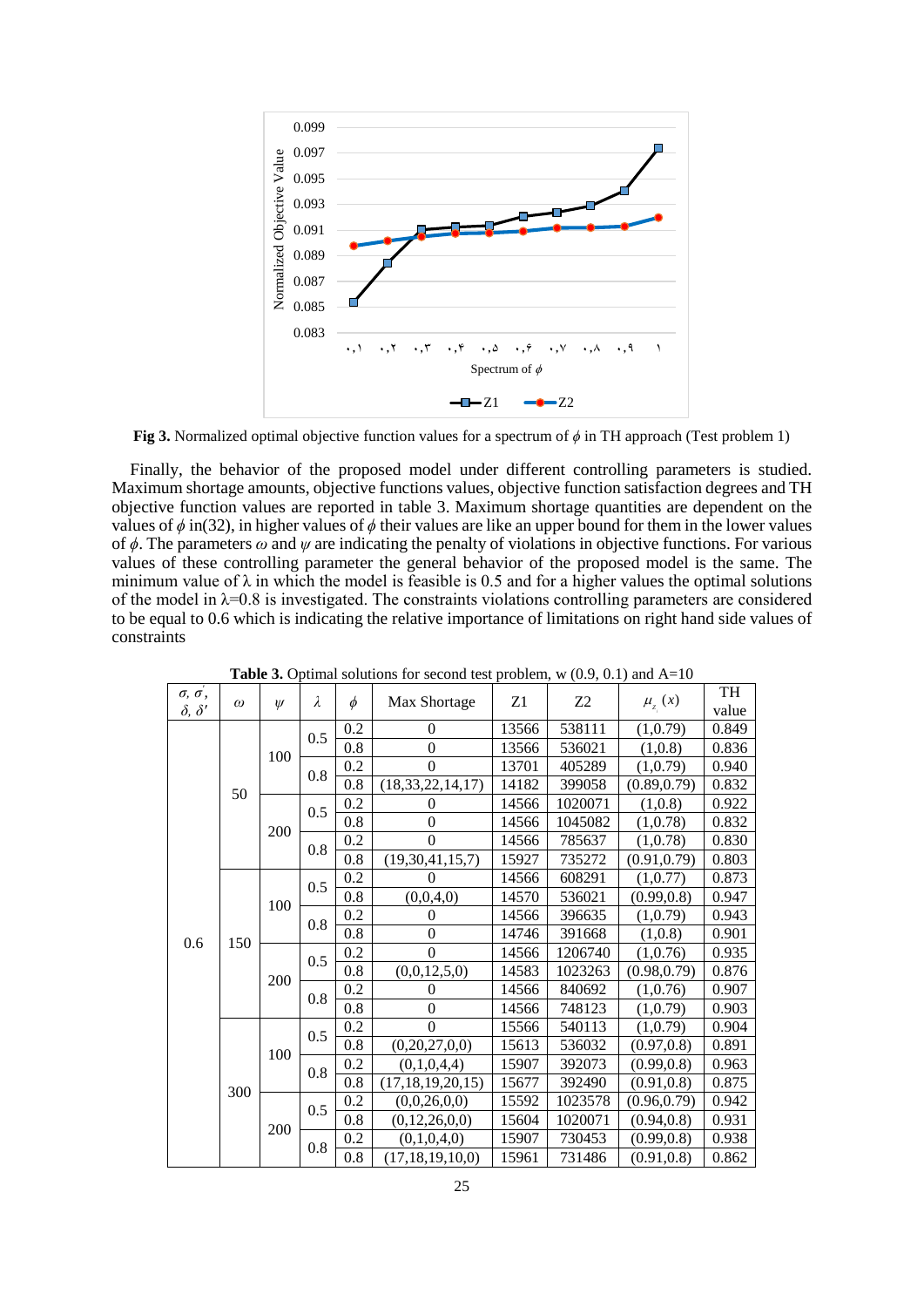#### **5-Conclusion**

Health service management plays a profound role in human life. Blood service operations are considered as the key components of health service systems. The real-life problems are mostly considered as problems with highly uncertainty in their parameter values; disasters on the other hand, propagate these uncertainties. For dealing with epistemic uncertainty in input parameters of these problems, input parameters are assumed to follow a trapezoidal fuzzy number distribution and a robust possibilistic programming approach is applied to solve the proposed model. Proposed model is a dynamic, multi-objective location-allocation mathematical model for designing a blood supply chain for after disaster relief programs. The proposed model is consisted from three distinguishable set of nodes; blood donors, temporary blood collection facilities and processing and storage centers. Two objective functions are developed, including minimizing the maximum possible shortage and minimizing the total costs. To cope with the objective functions the Torabi-Hassini approach is applied. A set of Pareto optimal solutions is calculated to provide the managers with a wide range of possible solutions. Sensitivity analysis on the trade-off coefficient between objective functions and controlling parameters are provided. The proposed model proves to be useful especially in short-term after disaster relief programs.

Developing long-term planning programs and considering the perishability of blood products are possible direction for future research. Another direction can be extending the proposed model to tackle with blood SC management as an integrated planning period for before, during and after disaster.

#### **References**

Ahmadi-Javid, A., Seyedi, P., & Syam, S. S. (2017). A survey of healthcare facility location. *Computers & Operations Research*, *79*, 223-263.

Alavidoost, M. H., Babazadeh, H., & Sayyari, S. T. (2016). An interactive fuzzy programming approach for bi-objective straight and U-shaped assembly line balancing problem. *Applied Soft Computing*, *40*, 221-235.

Azadeh, A., Shafiee, F., Yazdanparast, R., Heydari, J., & Fathabad, A. M. (2017). Evolutionary multiobjective optimization of environmental indicators of integrated crude oil supply chain under uncertainty. *Journal of cleaner production*, *152*, 295-311.

Azarmand, Z., & Neishabouri, E. (2009). Location allocation problem. In *Facility location* (pp. 93- 109). Physica, Heidelberg.

Beliën, J., & Forcé, H. (2012). Supply chain management of blood products: A literature review. *European Journal of Operational Research*, *217*(1), 1-16.

Berzigotti, A., & Bosch, J. (2016). increased cardiac output in cirrhosis–non‐invasive assessment of regional blood flow by magnetic resonance angiography. *Alimentary pharmacology & therapeutics*, *43*(12), 1340-1342.

Deb, K. (2014). Multi-objective optimization. In *Search methodologies* (pp. 403-449). Springer, Boston, MA.

Detti, P., Papalini, F., & de Lara, G. Z. M. (2017). A multi-depot dial-a-ride problem with heterogeneous vehicles and compatibility constraints in healthcare. *Omega*, *70*, 1-14.

Fahimnia, B., Jabbarzadeh, A., Ghavamifar, A., & Bell, M. (2017). Supply chain design for efficient and effective blood supply in disasters. *International Journal of Production Economics*, *183*, 700-709.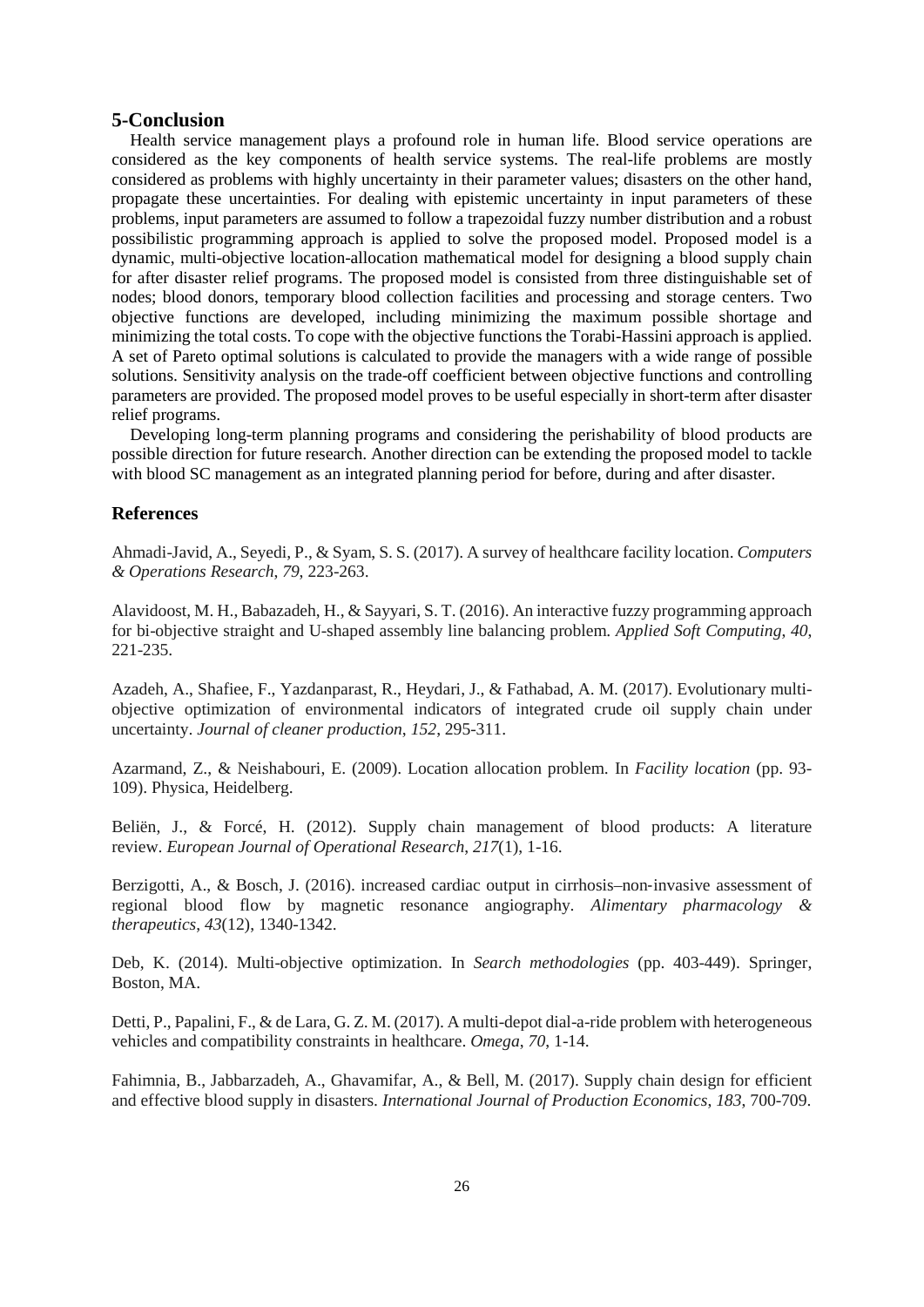Farrokh, M., Azar, A., Jandaghi, G., & Ahmadi, E. (2018). A novel robust fuzzy stochastic programming for closed loop supply chain network design under hybrid uncertainty. *Fuzzy Sets and Systems*, *341*, 69-91.

Gregor, P. J., Forthofer, R. N., & Kapadia, A. S. (1982). An evaluation of inventory and transportation policies of a regional blood distribution system. *European Journal of Operational Research*, *10*(1), 106-113.

Heddle, N. M., Liu, Y., Barty, R., Webert, K. E., Whittaker, S., Gagliardi, K., ... & Owens, W. (2009). Factors affecting the frequency of red blood cell outdates: an approach to establish benchmarking targets. *Transfusion*, *49*(2), 219-226.

Lalmazloumian, M., Wong, K. Y., Govindan, K., & Kannan, D. (2016). A robust optimization model for agile and build-to-order supply chain planning under uncertainties. *Annals of Operations Research*, *240*(2), 435-470.

Mirmohseni, M. S., Nasseri, S. H., & Zabihi, A. (2017). An Interactive Possibilistic Programming for Fuzzy Multi Objective Solid Transportation Problem. *Applied mathematical sciences*, *11*(45), 2209- 2217.

Mohammed, A., & Wang, Q. (2017). The fuzzy multi-objective distribution planner for a green meat supply chain. *International Journal of Production Economics*, *184*, 47-58

Møller-Jensen, L., & Kofie, R. Y. (2001). Exploiting available data sources: location/allocation modeling for health service planning in rural Ghana. *Geografisk Tidsskrift-Danish Journal of Geography*, *101*(1), 145-153.

Mousazadeh, M., Torabi, S. A., Pishvaee, M. S., & Abolhassani, F. (2018). Health service network design: a robust possibilistic approach. *International Transactions in Operational Research*, *25*(1), 337- 373.

Oztekin, A., Pajouh, F. M., Delen, D., & Swim, L. K. (2010). An RFID network design methodology for asset tracking in healthcare. *Decision Support Systems*, *49*(1), 100-109.

Pishvaee, M. S., Razmi, J., & Torabi, S. A. (2012 a). Robust possibilistic programming for socially responsible supply chain network design: A new approach. *Fuzzy sets and systems*, *206*, 1-20.

Pishvaee, M. S., Torabi, S. A., & Razmi, J. (2012 b). Credibility-based fuzzy mathematical programming model for green logistics design under uncertainty. *Computers & Industrial Engineering*, *62*(2), 624-632.

Rais, A., & Viana, A. (2011). Operations research in healthcare: a survey. *International transactions in operational research*, *18*(1), 1-31.

Smith‐Daniels, V. L., Schweikhart, S. B., & Smith‐Daniels, D. E. (1988). Capacity management in health care services: Review and future research directions. *Decision Sciences*, *19*(4), 889-919.

Tofighi, S., Torabi, S. A., & Mansouri, S. A. (2016). Humanitarian logistics network design under mixed uncertainty. *European Journal of Operational Research*, *250*(1), 239-250.

Torabi, S. A., & Hassini, E. (2008). An interactive possibilistic programming approach for multiple objective supply chain master planning. *Fuzzy sets and systems*, *159*(2), 193-214.